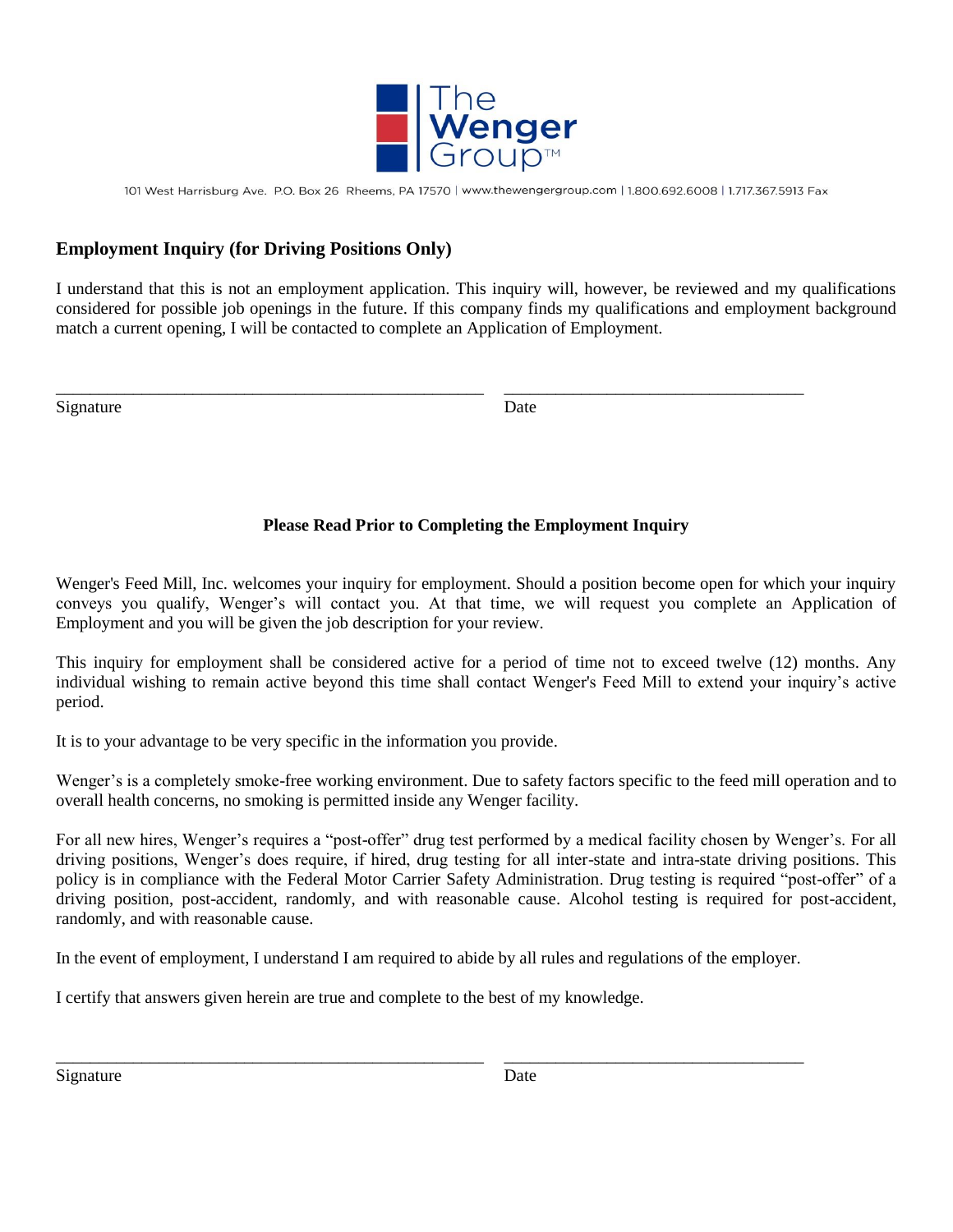All individuals considered for employment are evaluated without regard to race, color, religion, creed, gender, national origin, age, disability, marital or veteran status, sexual orientation, or any other legally protected status.

#### **Personal Information**

| Name (First, M.I., Last):                                                                                                                                                                             |       |     | Today's Date:  |                                                    |
|-------------------------------------------------------------------------------------------------------------------------------------------------------------------------------------------------------|-------|-----|----------------|----------------------------------------------------|
| Email Address:                                                                                                                                                                                        |       |     |                |                                                    |
| <b>Permanent Address:</b>                                                                                                                                                                             | City: |     | State:         | Zip:                                               |
| Cell Phone: (<br>Home Phone: (                                                                                                                                                                        |       |     | Home           | Best Way to Contact (circle one):<br>Email<br>Cell |
| Can you provide required proof of your eligibility to work? (circle one):<br>Applies only if under 18 years old.                                                                                      |       | Yes | N <sub>0</sub> | Not Applicable                                     |
| Are you prevented from lawfully becoming employed in the country because of Visa or Immigration Status? (circle one):<br>Proof of citizenship or immigration status will be required upon employment. |       |     |                | No<br>Yes                                          |

#### **Education and Training**

*(Please indicate education or training which you believe qualifies you for the position you are seeking)*

|                    | Name of $School(s)$ | City, State | No. Years | Diploma/G.E.D. | Major (if applicable) |
|--------------------|---------------------|-------------|-----------|----------------|-----------------------|
|                    |                     |             | Completed |                |                       |
| <b>High School</b> |                     |             |           |                |                       |
|                    |                     |             |           |                |                       |
| College and/or     |                     |             |           |                |                       |
| Trade School       |                     |             |           |                |                       |
|                    |                     |             |           |                |                       |
| Specialized        |                     |             |           |                |                       |

Training, Skills, etc.:

٦

# **Employment Desired**

|  | Type of Work Desired (check as many as applicable):      |                                                                                                 |  |  |                                                                                                            |  |  |  |
|--|----------------------------------------------------------|-------------------------------------------------------------------------------------------------|--|--|------------------------------------------------------------------------------------------------------------|--|--|--|
|  |                                                          | Feed Truck Driver (CDL Class A)                                                                 |  |  | Egg Marketing Services Warehouse                                                                           |  |  |  |
|  |                                                          | Egg Marketing Services Tractor-Trailer Driver                                                   |  |  | Sales/Service                                                                                              |  |  |  |
|  |                                                          | Truck Service Technician                                                                        |  |  | Office                                                                                                     |  |  |  |
|  |                                                          | Mill Production                                                                                 |  |  | Other $\overline{\phantom{a}}$                                                                             |  |  |  |
|  |                                                          | Mill Maintenance                                                                                |  |  |                                                                                                            |  |  |  |
|  |                                                          | Shift Available (check as many as applicable):                                                  |  |  |                                                                                                            |  |  |  |
|  |                                                          | Day                                                                                             |  |  | Full-time                                                                                                  |  |  |  |
|  |                                                          | Evening                                                                                         |  |  | Part-time                                                                                                  |  |  |  |
|  |                                                          | Weekend                                                                                         |  |  |                                                                                                            |  |  |  |
|  |                                                          |                                                                                                 |  |  | Since Wenger Feeds has numerous locations, it would be helpful if you would identify which location(s) you |  |  |  |
|  |                                                          | are interested in working. (Note: Please mail all applications to Corporate Office)             |  |  |                                                                                                            |  |  |  |
|  |                                                          | Corporate Office/All Rheems Locations ~ P.O. Box 26, 101 W. Harrisburg Avenue, Rheems, PA 17570 |  |  |                                                                                                            |  |  |  |
|  |                                                          | Egg Marketing Services $\sim$ P.O. Box 25, Rheems, PA 17570                                     |  |  |                                                                                                            |  |  |  |
|  |                                                          | Hempfield Mill ~ 3579 Hempland Rd, Lancaster, PA 17601                                          |  |  |                                                                                                            |  |  |  |
|  |                                                          | Massey Mill ~ 12201 Massey Road, Massey, MD                                                     |  |  |                                                                                                            |  |  |  |
|  |                                                          | Mount Joy Mill ~ 230 S. Market Avenue, Mount Joy, PA                                            |  |  |                                                                                                            |  |  |  |
|  | Muncy Mill ~ 6829 Route 405 Highway, Muncy, PA           |                                                                                                 |  |  |                                                                                                            |  |  |  |
|  | Shippensburg Mill ~ 1122 Mt. Rock Road, Shippensburg, PA |                                                                                                 |  |  |                                                                                                            |  |  |  |
|  | Spring Glen Mill ~ Rt 25, Spring Glen, PA (near Gratz)   |                                                                                                 |  |  |                                                                                                            |  |  |  |
|  |                                                          |                                                                                                 |  |  |                                                                                                            |  |  |  |
|  |                                                          | Salary/Wages Preferred:                                                                         |  |  |                                                                                                            |  |  |  |

**How Did You Hear About Us?**

 $\Box$  Newspaper Ad (which paper?) \_\_\_\_\_\_\_\_\_\_\_\_\_\_\_\_\_\_\_\_\_\_

 Online Employment Ad Employee Referral (name)

\_\_\_\_\_\_\_\_\_\_\_\_\_\_\_\_\_\_\_\_\_\_\_

**Other** 

\_\_\_\_\_\_\_\_\_\_\_\_\_\_\_\_\_\_\_\_\_\_\_\_\_\_

**NEM** Website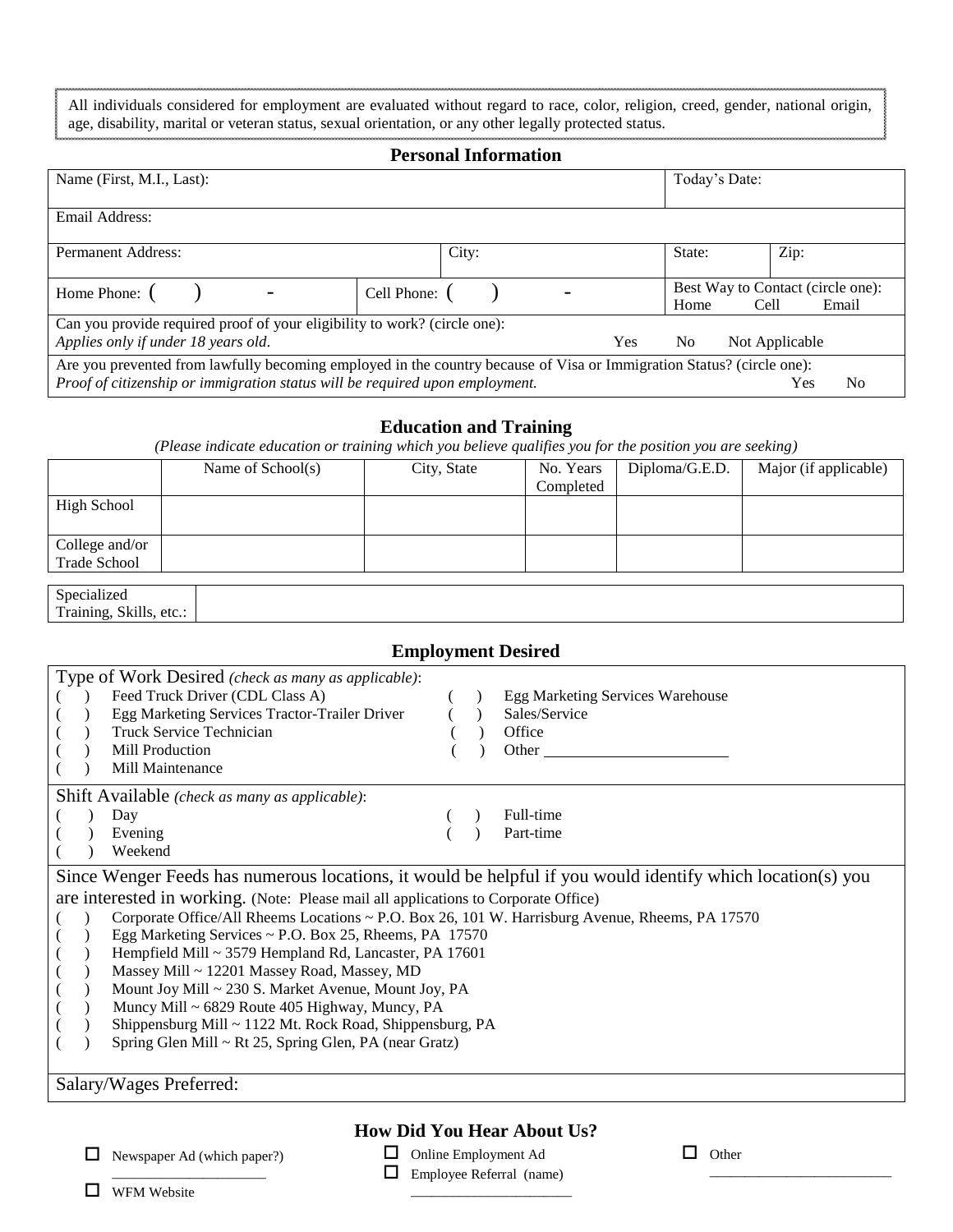# Please include all employers you worked for over the past 10 years *(if applicable)* Begin with your most recent employer

| Employer's Address:<br>May we contact this person for a reference?<br>Were you subject to Federal Motor Carrier Safety Regulations (FMCSRs) while employed by the previous employer?<br><b>YES</b><br>NO.<br>Was the previous job position designated as a safety sensitive function in any DOT regulated mode, subject to alcohol and controlled substances<br>testing requirements as required by 49 CFR Part 40?<br>NO<br><b>YES</b>                                        |
|--------------------------------------------------------------------------------------------------------------------------------------------------------------------------------------------------------------------------------------------------------------------------------------------------------------------------------------------------------------------------------------------------------------------------------------------------------------------------------|
| Reason for leaving (Be specific) $\frac{1}{2}$<br>May we contact this person for a reference?<br>Were you subject to Federal Motor Carrier Safety Regulations (FMCSRs) while employed by the previous employer?<br><b>YES</b><br>N <sub>O</sub><br>Was the previous job position designated as a safety sensitive function in any DOT regulated mode, subject to alcohol and controlled substances<br>testing requirements as required by 49 CFR Part 40?<br><b>YES</b><br>NO. |
|                                                                                                                                                                                                                                                                                                                                                                                                                                                                                |
| Position:<br>Dates of Employment: _______ to_________                                                                                                                                                                                                                                                                                                                                                                                                                          |
| May we contact this person for a reference?<br>Were you subject to Federal Motor Carrier Safety Regulations (FMCSRs) while employed by the previous employer?<br><b>YES</b><br>NO.<br>Was the previous job position designated as a safety sensitive function in any DOT regulated mode, subject to alcohol and controlled substances<br>testing requirements as required by 49 CFR Part 40?<br><b>YES</b><br>NO.                                                              |
| Employer's Address:<br><u> 1989 - Andrea Santa Andrea Andrea Andrea Andrea Andrea Andrea Andrea Andrea Andrea Andrea Andrea Andrea Andr</u>                                                                                                                                                                                                                                                                                                                                    |

Remember to list at least 10 years of employment. Use the back if you need additional space.